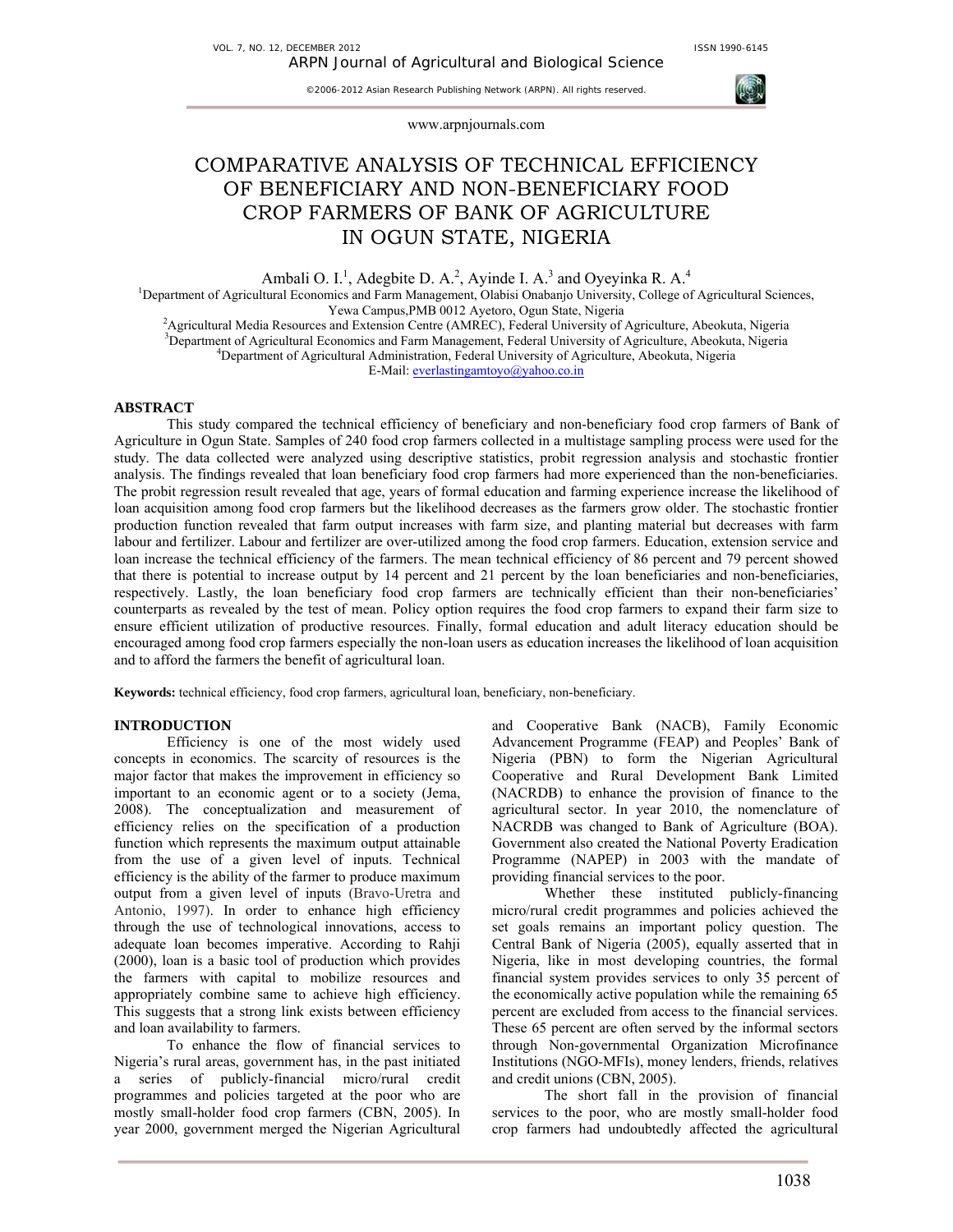#### www.arpnjournals.com

©2006-2012 Asian Research Publishing Network (ARPN). All rights reserved.

production in Nigeria. Therefore, little progress had been recorded in agricultural production due to Government's efforts geared towards ensuring food security. This is reflected in the contribution of agriculture to the Gross Domestic Product (GDP) which increases slightly annually from 39.43 percent in 1991 to 42.1 percent in 2008 with crop production accounting for the largest proportion; 25.34 percent in 1981, 32.50 percent in 2004 and 34.2 percent in 2008 (CBN, 2005; CBN, 2008).

A strong and an efficient agricultural sector would enable a country to feed its growing population, generate employment, earn foreign exchange and provide raw materials for industries. The agricultural sector has a multiplier effect on any nation's socio-economic and industrial fabric because of the multifunctional nature of agriculture. This is obvious, since agriculture still employs the larger percentage of the population, contributing 42.1 percent of the real GDP and remains the most viable sector among the oil and non-oil sectors (CBN, 2008). The provisional data from the National Bureau of Statistics (NBS) showed that the GDP, measured at 1990 constant basic prices, stood at N674.9 billion in 2008 indicating a growth rate of 6.4 percent with agriculture accounted for almost half of the GDP growth rate, contributing about 2.8 percentage points (CBN, 2008). However, in year 2010, the GDP growth rate was estimated at 8.29 percent with agriculture accounted for about 2.39 percent (CBN, 2010). This shows a decline in the contribution of agriculture to the GDP growth rate.

In Nigeria, it was estimated that the annual food supply would have to increase at an average annual rate of 5.9 percent to meet the food demand and reduce food importation significantly (Amaza *et al.*, 2006). It was also reported that the production of food in Nigeria has not increased at the rate that can meet the ever-increasing population. While food production increases at the rate of 2.5 percent food demand increases at the rate of more than 3.5 percent due to the high rate of population growth of 2.83 percent (CBN, 2004). The reality is that Nigeria has not been able to attain self-sufficiency in food production, despite increasing land area put into food production annually. The constraints to the rapid growth of food production seem to mainly be that of low crop yields, and resource-use efficiency attributable to inefficient farm management and inadequate finance.

Jhingan (1997) observed that an economy can grow but it may not develop because poverty, unemployment and inequalities may continue to persist due to low production efficiency, absence of technological and structural changes. The efficiency with which farmers use available resources and improved technology is important in agricultural production (Rahji, 2005). High production efficiency is associated with the quality of resources used, as well as their quantity and increased resource mobilization and efficient use help to account for productivity increase. Given the low income of the smallscale food crop farmers, only little can be expected from their savings. Similarly, most financial institutions are reluctant to grant loans to the farmers who form the bulk

of rural inhabitants because of the nature of agriculture in Nigeria.

Ekpebu (2006) observed that the performance of the agricultural sector has been unsatisfying over the years due to insufficient funding or loan facilities, inadequate infrastructural facilities, low technology base, high cost of farm inputs and inadequate extension services. The low agricultural output in Nigeria is revealed, according to Amaza and Olayemi (2002), by the actual yields of major crops compared to the potential yields, implying that there is scope for additional increase of output from the existing hectares of food crops if resources are properly harnessed and efficiently allocated. Amaza and Olayemi (2002) also reported that existing low level of output in food crops production is a reflection of low level of technical efficiency, and that increased output is directly related to high efficiency arising from not only the optimal combination of inputs but also the given state of technology.

Consequently, demand for agricultural loan to boost production became so high among food crop farmers. The importance of agricultural loan is in the fact that it removes the financial constraints of farmers thereby increasing the likelihood of adoption of new technologies which often involve additional expenditures on improved farm inputs. Food crop farmers in Nigeria are faced with loan problems from both formal and informal sources (CBN, 2005). Some of these problems viewed from the side of the non-institutional sources: credit supply is generally scarce, unreliable and subsequently very expensive. It is believed that interest rates charged by local money lenders are excessive. Apart from the high interest charged, farmers do lose their crops, farmland, houses and other valuable assets when they are unable to pay back the loan and high interest rate to the money lenders. In addition, loans from friends and relatives are generally small and of short duration. On the part of the formal financial institutions, loan terms and loan rationing mechanisms have posed a major constraint to small-holder food crop farmers. Some farmers are therefore automatically excluded from benefiting from loan.

As these loan constraints are viewed to bring about food insecurity, subsidies and agricultural loan have been advocated. In view of this, the Bank of Agriculture and few commercial banks have occasionally introduced and implemented some kind of loan advancement to needy farmers as a way of promoting greater agricultural production efficiency through empowering farmers to procure essential inputs. However, many credit institutions have complained of their seemingly inability to recover loans disbursed to farmers. On the other hand, most farmers have complained of inadequate loan availability. As a consequence, most of the small-scale farmers still operate at a subsistence level. The question remains that are the few loan beneficiaries operating at a high efficient level than their non-beneficiaries counterparts? Are the farmers utilizing the loan to acquire improved farm inputs for production? As government is awake to addressing the welfare issues affecting the grass root people, efficient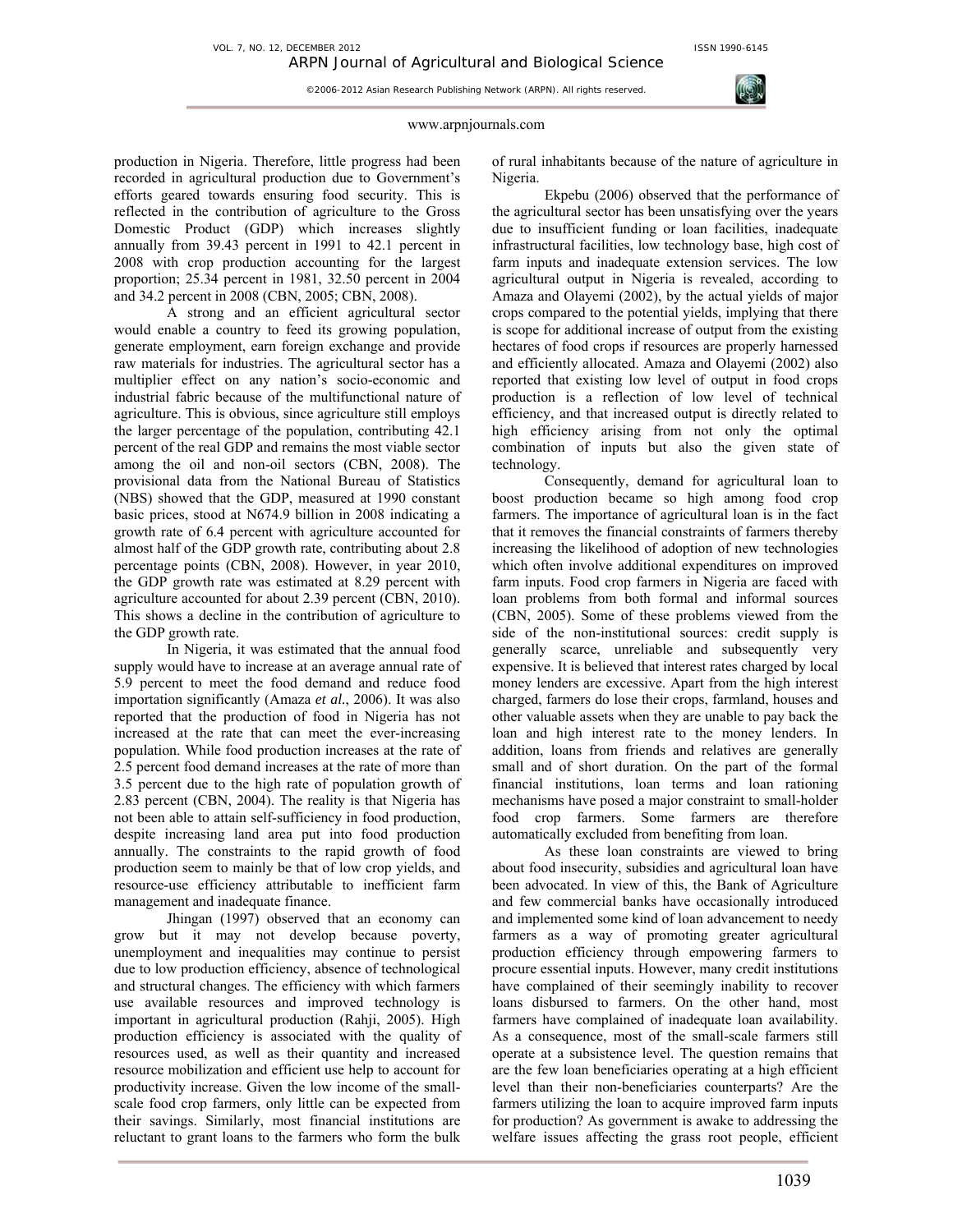

## www.arpnjournals.com

agricultural loan availability to farmers remain the key to realizing these objectives. It is against this background that this study seeks to provide answers to the above questions and thus motivation for this study to identify the determinants of loan acquisition from BOA and examine the variation in the technical efficiency of the BOA loan beneficiary and non-beneficiary food crop farmers.

# **METHODOLOGY**

#### **The study area**

The study was carried out in Ogun state, Nigeria. The state has 20 local government areas. It lies approximately between latitude  $3^{\circ}$  30 N and  $4^{\circ}$  30 N and longitude  $6^{\circ}$  30 E and  $7^{\circ}$  30 E. It falls within the humid tropical lowland region with two distinct seasons. The shorter dry season lasts for four months usually from November to February. Average annual rainfall ranges from 1, 200mm in the Northern part to 1, 470mm in the Southern part. The monthly temperature ranges from  $23^{\circ}$ C in July to  $32^{\circ}$ C in February. The mean daily sunshine hours ranges between 3.8 and 6.8. Relative humidity ranges between 76 percent and 95 percent coinciding with dry and wet season respectively. The northern part of the state is mainly of derived savannah vegetation while the central part falls in the rainforest belt. The southern part has mangrove swamp vegetation. Ogun State is endowed with fertile soil, making it possible to support the growth of food crops, economic crops and livestock. The state shares boundary with Republic of Benin in the West, Lagos State and Atlantic Ocean in the South, Ondo State in the East and Oyo State in the North. Ogun State covers a land area of 16, 762 sq km with a population of 3, 728, 098 (NPC, 2006). For administrative convenience, the state has been divided into four agricultural zones by the Ogun State Agricultural Development Programme (OGADEP). These include Abeokuta, Ijebu-Ode, Ilaro and Ikenne zones. Eight (8) branch offices of the BOA are spread across the four OGADEP zones in the state.

## **Sampling technique**

Multistage sampling technique was employed to select the primary data used for the study. The first stage involved the purposive selection of one OGADEP block known for high food crop production from each of the OGADEP zone where the BOA branch offices are situated. The second stage involved a purposive selection of two cells, believed to be the food basket of each of the selected blocks. In the third stage, 15 beneficiaries of the BOA were randomly selected from each cell. In addition, 15 non-beneficiaries were randomly selected from each cell selected in stage two. These procedures lead to a selection of 120 loan beneficiaries and 120 nonbeneficiaries, given a total of 240 food crop farmers used for the study. The range of data collected covered farmers' specific characteristics as well as inputs and output used in production. Small-holder food crop farmers in Nigeria usually practice mixed farming system and the predominantly cultivated food crops include cassava,

maize, yam, melon, cocoyam and vegetables which are classified as either cassava-based or yam-based farming system depending on whether yam or cassava is the dominant crop. In the study area cassava is majorly intercropped with maize, and for this reason, cassavamaize (cassava-based) farmers were selected as the representatives of food crop farmers. Labour input for women and children was converted to men equivalent using an adjusted factor of 0.75 and 0.33 for women and children, respectively (Upton, 1996). The quantity of outputs of crops was obtained in their local measures and then converted to kilogramme. The output in kilogramme was later converted to Grain Equivalent using the conversion factor by Kormawa (1999). This was done to allow output aggregation as well as allowing for a technical relationship between inputs and outputs to be estimated for the crop mixture.

# **Analytical techniques**

The data collected were subjected to descriptive and econometric analysis.

## **Probit regression model**

For the probit model, it is assumed that an individual is faced with two alternatives, food crop farmers acquire loan from the Bank of Agriculture (BOA) or not. Therefore, probit model was developed to determine the characteristics that influence the probability that a food crop farmer acquires loan. The general model, as observed by Paul (2008) and Matshe and Young (2004) is given below. The dependent variable is a dummy, that is:

 $C_i = 1$ , if food crop farmers acquire loan and  $C_i = 0$ otherwise.

$$
P_i (C_i = 1) = F (K_i) = 1/\sqrt{2\pi} \int_{-\infty}^{k_i} \exp(u^2 / 2) \, du + y_i
$$
 (1)

Where, the unobservable  $K_i$  is a linear combination of the observable explanatory variables.

$$
\underline{K}_{\dot{x}} = \alpha_{o} + \sum_{J=1}^{n} \frac{\alpha_{j}}{\alpha_{j}} \underline{X}_{\dot{x}} + u
$$
\n(2)

In the above equation,  $P_i$  is the probability that the food crop farmers acquire loan.  $F(Ki)$  is the standard cumulative function, n is the number of explanatory variables,  $K_i$  is the unobservable level of stimulus for the ith food crop farmers,  $K_i^*$  is the critical or threshold level of the index  $K_i$  and  $u_i$  is random variable; u is normally distributed  $(N (0, \delta 2))$ .

The probit model is represented as: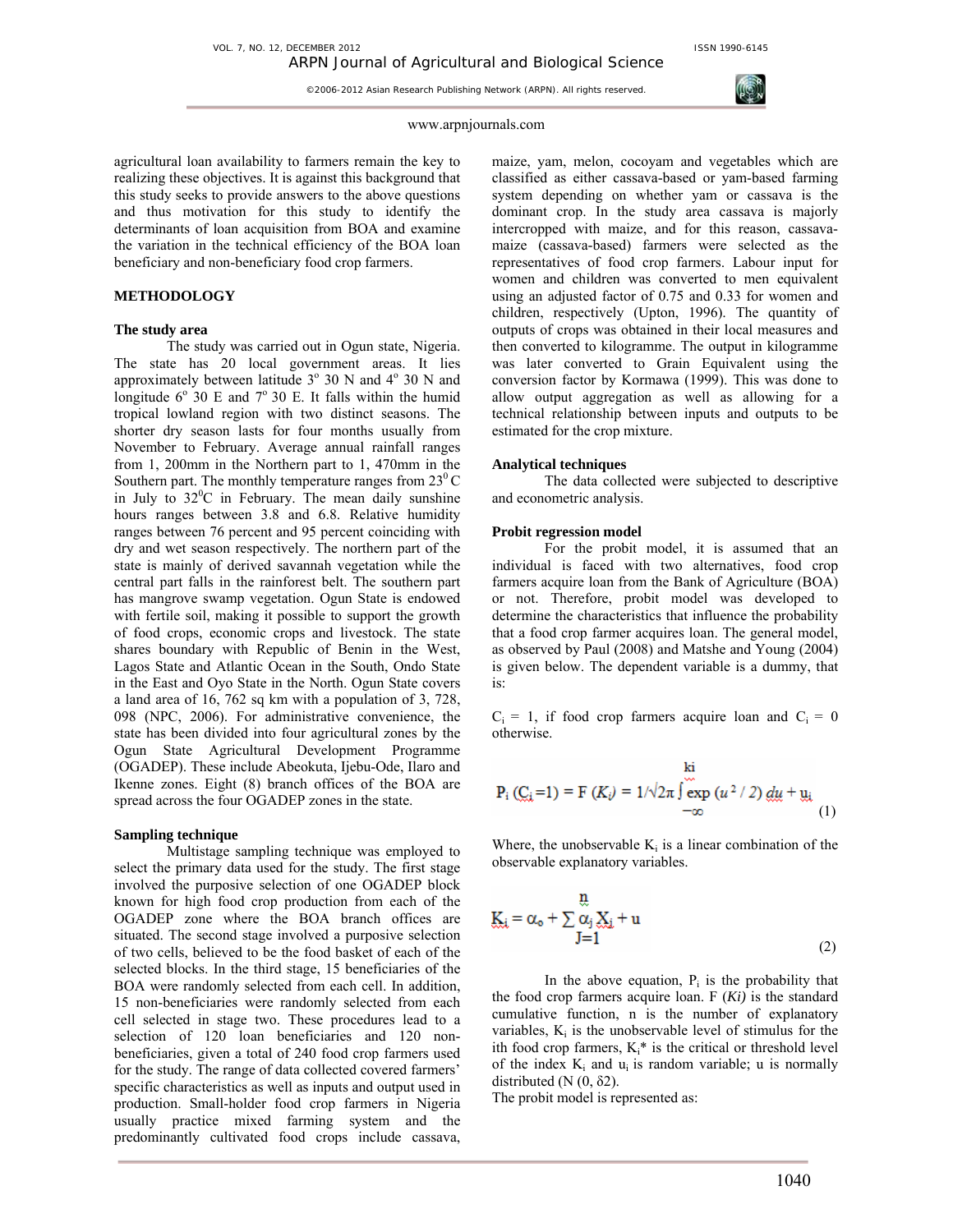

# www.arpnjournals.com

(3)

 $\underline{K}_{i} = \alpha_{o} + \alpha_{1}\,X_{1i} + \alpha_{2}X_{2i} + \alpha_{3}\,X_{3i} + \alpha_{4}X_{4i} + \alpha_{5}\,X_{5i} + \alpha_{6}\,X_{6i} + \alpha_{7}\,X_{7i} + \alpha_{8}\,X_{8i} + \underbar{u}_{3i}$ 

Where

 $K_i = (= 1$  if the food crop farmer is a loan beneficiary, = 0 non-beneficiary)

The explanatory variables are:

 $X_{1i}$  = Age of farmers (year)  $X_{2i}$  = Farm size (hectare)  $X_{3i}$  = Years of formal education (year)  $X_{4i}$  = Farming experience (year)  $X_{5i}$  = Household size (number)  $X_{6i}$  = Gender (Male = 1, Female = 0)  $X_{7i}$  = Marital Status (Married = 1, Otherwise = 0)  $X_{8i}$  = Income from farming (Naira) ui = Random error term

The probit model assumes that the error term is a normally distributed random variable so that the probability that  $K_i$  is less than (or equal to)  $K_i^*$  can be computed from the cumulative normal probability function.

### **The stochastic frontier production function**

The Stochastic frontier production function model of Cobb-Douglas functional form was employed to estimate the farm level technical efficiency of the food crop farmers. The Cobb-Douglas functional form was used because the functional form meets the requirement of being self-dual and it has been used for many studies relating to development agriculture. The Cobb-Douglas production functional form is expressed as:

$$
Y_i = f(X_i; \beta) \exp V_1 - \mu_i
$$
\n(4)

The technical efficiency of individual farmers is defined in terms of the ratio of observed output  $(Y_i)$  to the corresponding frontier output  $(Y_i^*)$  conditioned on the level of input used by the farmers (Battese and Coeli, 1988). Hence, the technical efficiency  $(TE_i)$  of the farmer is expressed as:

$$
\underline{\text{TE}}_i = Y_i/Y_i^* = f(X_i;\beta) \exp(V_1 - \mu_i) / f(X_i;\beta) \exp V = \exp(-\mu_i)
$$
(5)

TE ranges between 0 and 1

The same production technology assumed for the two categories of farmers was specified by the Cobb-Douglas frontier production function defined as follows:

$$
\underline{\ln} Y_i = \beta o + \beta_1 \ln X_{1i} + \beta_2 \ln X_{2i} + \beta_3 \ln X_{3i} + \beta_4 \ln X_{4i} + \beta_5 \ln X_{5i} + V_i - \mu_i
$$
(6)

Where

 $Y_i$  = Farm output (Grain Equivalent) from farm i  $X_{1i}$  = Farm size (hectare)

 $X_{2i}$  = Farm labour (man days)

 $X_{3i}$  = Planting materials ( $\overline{N}$ )

 $X_{4i}$  = Fertilizer (kg)  $X_{5i}$  = Herbicides (litre)

 $V_i$  = Random variability in the production that cannot be influenced by the farmer.  $V_i$ s are assumed to be independent and identically distributed random errors having normal N ~ $(0, \delta_v^2)$  distribution and independent of µi

 $\mu_i$  = Deviation from maximum potential output attributed to technical inefficiency. The  $\mu$ <sub>i</sub>s are assumed to be non negative truncation of the half - normal distribution N∼ (µ,  $δμ<sup>2</sup>$ )

$$
\beta_0 = \text{Intercept}
$$

 $β<sub>1</sub> - β<sub>6</sub>$  = Production function parameters to be estimated  $i = 1, 2, 3, \dots$  n farms

The technical inefficiency effects,  $\mu$ i is defined as:

$$
\mu \dot{\xi} = \delta_0 + \delta_1 Z_1 + \delta_2 Z_2 + \delta_3 Z_3 + \delta_4 Z_4 + \delta_5 Z_5 + \delta_6 Z_6 + \delta_7 Z_7 \tag{7}
$$

 $\mu$ i is the inefficiency effect,  $Z_1$  is age of the farmer (years),  $Z_2$  is educational level of farmer (years),  $Z_3$ is farming experience (years),  $Z_4$  is household size,  $Z_5$  is gender of farmer (male = 1, female = 0) and  $Z_6$  is number of contact with the extension agent within the cropping season and  $Z_7$  is loan status (loan beneficiary = 1, nonbeneficiary = 0). The  $\delta_0$  and  $\delta$ i coefficients are un-known parameters to be estimated along with the variance parameters  $\delta^2$  andγ.

The variances of the random errors,  $\delta_{v}^{2}$  and that of the technical and cost inefficiency effects  $\delta \mu^2$  and overall variance of the model  $\delta^2$  are related. Thus  $\delta^2 = \delta v^2$  $+ \delta \mu^2$ . The sigma-squared ( $\delta^2$ ) indicates the goodness of fit and the correctness of the distributional form assumed for the composite error term. The ratio  $\gamma = \delta \mu^2 / \delta^2$  measures the total variation of output from the frontier which can be attributed to technical or cost inefficiency. The sigmasquared  $(\delta^2)$  and the gamma (γ) coefficients are the diagnostic statistics that indicate the relevance of the use of the stochastic production frontier function and the correctness of the assumption made on the distribution form of the error term. The estimates of all the parameters of the stochastic frontier production function and the inefficiency model were simultaneously obtained using the program FRONTIER version 4.1 (Coelli, 1996).

Test of difference of mean was used to determine the variation in the mean technical efficiency of the loan beneficiary and non-beneficiary food crop farmers. The formula goes thus: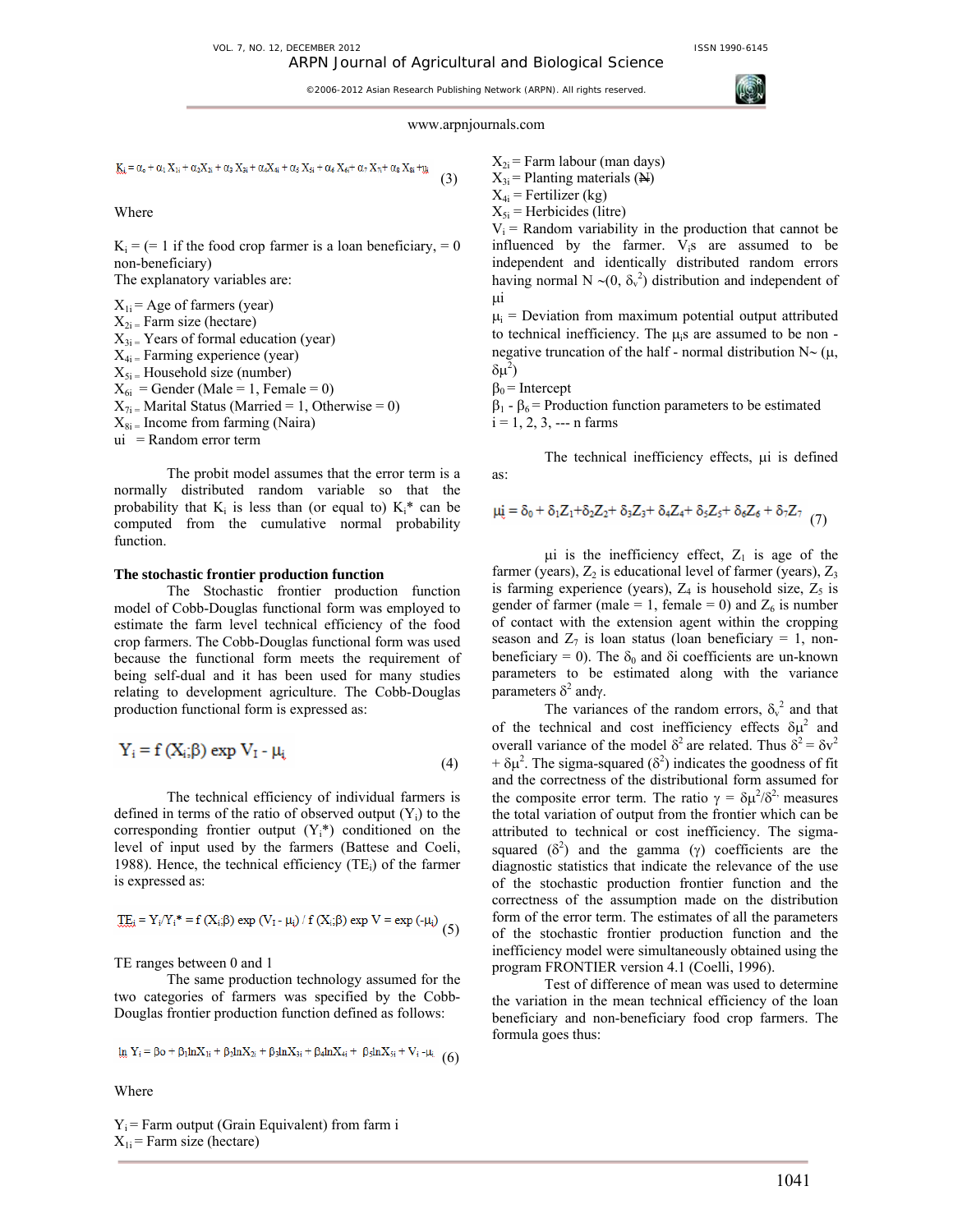

## www.arpnjournals.com

$$
t = \frac{\overline{X}_A - \overline{X}_B}{\sqrt{\frac{\overline{\delta}_1^2}{n_1} + \frac{\overline{\delta}_2^2}{n_2}}}
$$
(7)

 $\overline{X}_A$  = Mean technical efficiency of loan beneficiary food crop farmers

 $\overrightarrow{X}_B$  = Mean technical efficiency of the non-beneficiary food crop farmers

 $\delta_1^2$  = Variance of technical efficiency of the loan beneficiary food crop farmers

 $\delta_2^2$  = Variance of technical efficiency of the nonbeneficiary food crop farmers

 $n_1$  = Number of loan beneficiary food crop farmers

 $n_2$  = Number of non-beneficiary food crop farmers

# **RESULTS AND DISCUSSIONS**

## **Description of the socio-economic characteristics of food crop farmers**

The distribution of socio-economic characteristics of food crop farmers is presented in Table-1. The mean ages of the farmers were 50 years and 49.24 years for the loan beneficiaries and non-beneficiaries, respectively. This implies that majority of the farmers are still in their active age and are therefore expected to be productive for available resources, *ceteris paribus*. In terms of gender, the study revealed that 93.3 percent are males while 6.7 percent are females among the loan beneficiaries, and 85.8 percent and 14.2 percent were males and females among the non-beneficiaries, respectively. This shows active involvement of men in farming in the study area. The findings also revealed that majority (87.5 percent) of the loan beneficiaries and (83.3 per cent) of the nonbeneficiaries are married. The implication of this is that in the traditional rural setting a wife is a good source of family labour in food crop production whose activities begin from decision making on production to processing and marketing of farm produce. The findings further revealed that the mean household size for the farm household in the study area was approximately 7 persons for the loan beneficiaries and non-beneficiaries, respectively. This may imply that more members of the household are available as family labour at the expense of formal education.

In addition, the study revealed that majority (77.4 percent) of the loan beneficiaries had formal education while 68.3 percent of non-beneficiaries who had formal education. This implies that large proportion of the nonbeneficiaries with no formal education may have less awareness about the benefit of loan in agricultural production. In contrast, majority of the loan beneficiaries had formal education and this may increase their level of awareness in terms of the likely benefits of loan to boost production. In terms of years of farming experience, the loan-beneficiary food crop farmers were more experienced than their non-beneficiaries' counterpart. The mean farming experience was 28.31 years and 24.92 years for loan beneficiaries and non-beneficiaries, respectively. The study also revealed that large proportion 32.5 percent of the loan beneficiary met extension personnel quarterly as against 31.7 percent of the non-beneficiary who met with extension officers once in six months. Extension service to farmers is an important incentive in farm production as it aids information dissemination and adoption of innovation.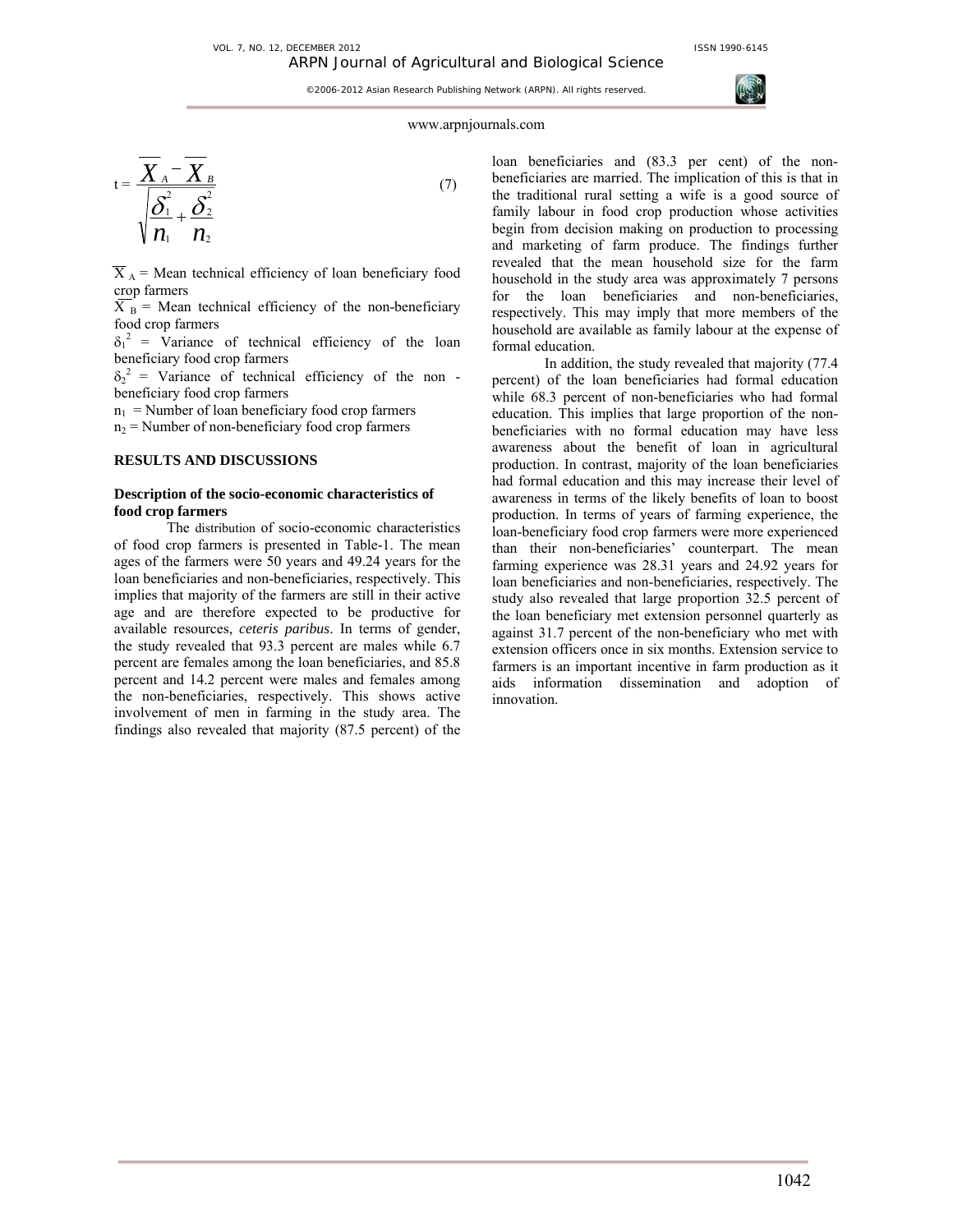ARPN Journal of Agricultural and Biological Science

©2006-2012 Asian Research Publishing Network (ARPN). All rights reserved.



# www.arpnjournals.com

| <b>Variables</b>            | <b>Beneficiaries</b>    |            |                  | Non-beneficiaries |            |             |  |
|-----------------------------|-------------------------|------------|------------------|-------------------|------------|-------------|--|
|                             | Frequency               | Percentage | Mean             | Frequency         | Percentage | <b>Mean</b> |  |
| Age (Year)                  |                         |            |                  |                   |            |             |  |
| 34 or less                  | 8                       | 6.7        |                  | 11                | 9.2        |             |  |
| 35-44                       | 17                      | 14.2       |                  | 27                | 22.5       |             |  |
| 45-54                       | 64                      | 53.3       | 50               | 48                | 40         | 49.24       |  |
| 55-64                       | 26                      | 21.7       |                  | 24                | 20         |             |  |
| Above 64                    | 5                       | 4.2        |                  | 10                | 8.3        |             |  |
| <b>Sex</b>                  |                         |            |                  |                   |            |             |  |
| Male                        | 112                     | 93.3       |                  | 103               | 85.8       |             |  |
| Female                      | $\,$ 8 $\,$             | 6.7        |                  | 17                | 14.2       |             |  |
| <b>Marital status</b>       |                         |            |                  |                   |            |             |  |
| Single                      | $\mathbf{1}$            | 0.8        |                  | $\overline{4}$    | 3.3        |             |  |
| Married                     | 105                     | 87.5       |                  | 100               | 83.3       |             |  |
| Divorced                    | $\overline{4}$          | 3.3        |                  | 10                | 8.3        |             |  |
| Widow                       | 10                      | 8.3        |                  | 6                 | 5.0        |             |  |
| <b>Household size</b>       |                         |            |                  |                   |            |             |  |
| $1 - 5$                     | 19                      | 15.8       |                  | 26                | 21.6       |             |  |
| $6 - 10$                    | 95                      | 79.1       | $\boldsymbol{7}$ | 90                | 75         | $\tau$      |  |
| Above 10                    | 6                       | 4.9        |                  | $\overline{4}$    | 3.4        |             |  |
| <b>Educational</b>          |                         |            |                  |                   |            |             |  |
| level                       |                         |            |                  |                   |            |             |  |
| No formal<br>education      | 22                      | 18.3       |                  | 35                | 29.2       |             |  |
| Primary<br>education        | 33                      | 27.5       |                  | 42                | 35         |             |  |
| Secondary<br>education      | 50                      | 41.6       |                  | 33                | 27.5       |             |  |
| Post secondary<br>education | 10                      | 8.3        |                  | $\tau$            | 5.8        |             |  |
| Adult education             | 5                       | 4.1        |                  | $\overline{3}$    | 2.5        |             |  |
| Farming<br>experience       |                         |            |                  |                   |            |             |  |
| 20 or less                  | 36                      | 30.0       |                  | 48                | 40.0       |             |  |
| $21 - 30$                   | $40\,$                  | 33.4       |                  | 39                | 32.5       |             |  |
| $31 - 40$                   | 26                      | 21.7       | 28.31            | 27                | 22.5       | 24.92       |  |
| Above 40                    | 18                      | 14.9       |                  | 6                 | 5          |             |  |
| <b>Extension</b><br>contact |                         |            |                  |                   |            |             |  |
| No visit                    | 5                       | 4.2        |                  | 26                | 21.7       |             |  |
| Forth nightly               | $\overline{\mathbf{3}}$ | 2.5        |                  | $\sqrt{2}$        | 1.7        |             |  |
| Monthly                     | 30                      | 25         |                  | 8                 | 6.7        |             |  |
| Quarterly                   | 39                      | 32.5       |                  | 11                | 9.2        |             |  |
| Once in six<br>month        | 37                      | 30.8       |                  | 38                | 31.7       |             |  |
| Once in a Year              | 6                       | 5.0        |                  | 35                | 29.2       |             |  |

# **Table-1.** Distribution of socio-economic characteristics of food crop farmers.

Source: Computed from field survey data, 2011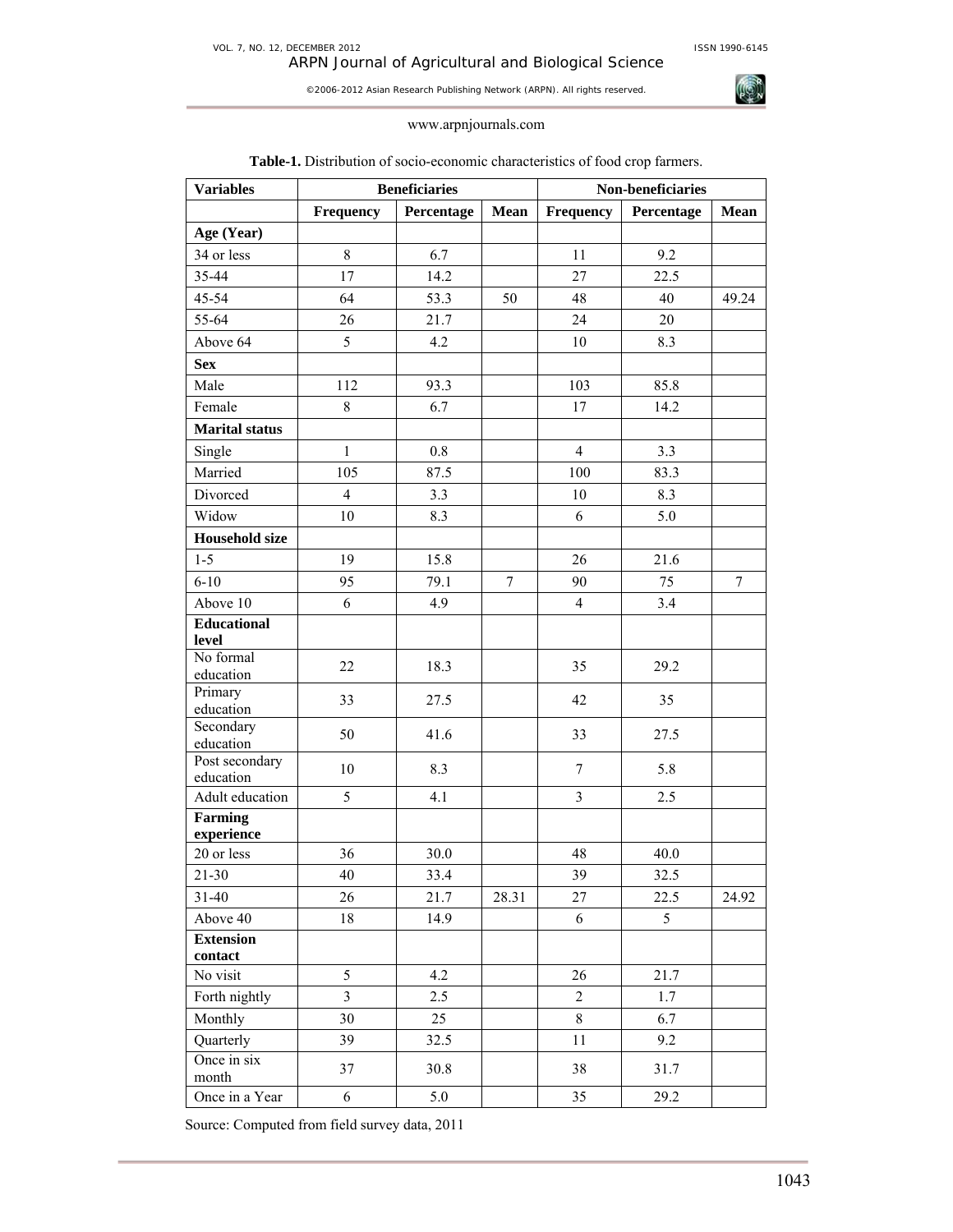

## www.arpnjournals.com

# **Determinants of loan acquisition among food crop farmers**

The probit regression result of the determinants of loan acquisition among food crop farmers is as presented in Table-2. The coefficient of the likelihood ratio Chi-square of 49.1 is significant at 1 percent indicating a good fit for the estimated probit model. The result showed that farm size, education, farming experience, marital status and income from farming have positive influence on the likelihood of acquiring loan among the food crop farmers. Respondents' age, education and farming experience were found to be significant at 1 percent level each and thus influence the likelihood of loan acquisition. The sign of the age variable implies that demand for loan among food crop farmers decline with age as the farmers grow older. This result conforms with the findings of Paul (2008) who reported that demand for

loan increases with age up to a certain point and then starts to decline. The sign of the education and farming experience implies that these variables positively impact loan demand and acquisition. Additional year of education and farming experience will increase the likelihood of acquiring loan by food crop farmers by 0.09 and 0.08, respectively. This result is also in conformity with the findings of Paul (2008). The marginal effects revealed that the probability that a food crop farmer will acquire loan decreases as the farmers' grow older. However, the probability that a food crop farmer will acquire loan increases with increase in their level of education and farming experience. Additional year of education and farming experience will increase the probability of loan acquisition by food crop farmers by 0.0346 and 0.0334, respectively.

| <b>Variable</b>    | <b>Maximum likelihood</b><br>estimates | <b>Marginal effects</b> |  |
|--------------------|----------------------------------------|-------------------------|--|
| Constant           | $-0.0412$                              | $-0.0164$               |  |
|                    | (0.6820)                               | (0.2722)                |  |
| Age                | $-0.0607$ ***                          | $-0.0242***$            |  |
|                    | (0.0189)                               | (0.0075)                |  |
| Farm size          | 0.2146                                 | 0.0856                  |  |
|                    | (0.1658)                               | (0.0661)                |  |
| Education          | 0.0868***                              | $0.0346***$             |  |
|                    | (0.0207)                               | (0.0082)                |  |
| Farming experience | $0.0838***$                            | $0.0334***$             |  |
|                    | (0.0181)                               | (0.0072)                |  |
| Household size     | $-0.05118$                             | $-0.0204$               |  |
|                    | (0.0458)                               | (0.0183)                |  |
| <b>Sex</b>         | $-0.1170$                              | $-0.0467$               |  |
|                    | (0.3170)                               | (0.1265)                |  |
| Marital status     | 0.2025                                 | 0.0807                  |  |
|                    | (0.2770)                               | (0.1109)                |  |
| Farming income     | $0.1137E^{-0.5}$                       | $0.4537E^{-06}$         |  |
|                    | $(0.9938E^{-06})$                      | $(0.3964E^{-06})$       |  |
| Log likelihood     | $-141.78$                              |                         |  |
| Chi-square         | 49.14***                               |                         |  |

**Table-2.** Probit model result on the determinants of loan acquisition among food crop farmers.

\*\*\* implies significant at 1 percent. Figures in the parentheses are the standard errors Source: Computed from Field Survey Data, 2011.

## **Maximum likelihood estimates of the production function of loan beneficiary and non-beneficiary food crop farmers**

The results of the Maximum Likelihood Estimates (MLE) of the production function of Bank of Agriculture loan beneficiary and non- beneficiary food crop farmers are presented in Table-3. The variance parameters for sigma- square  $(\delta^2)$  and gamma (γ) are estimated at 0.20 and 0.97 and were significant at 1 percent in each case. The sigma-square attests to the goodness of fit and correctness of the distributional form assumed for the composite error term while the gamma indicates the systematic influences that are unexplained by the production function and the dominant sources of random errors. This implies that about 97 percent of the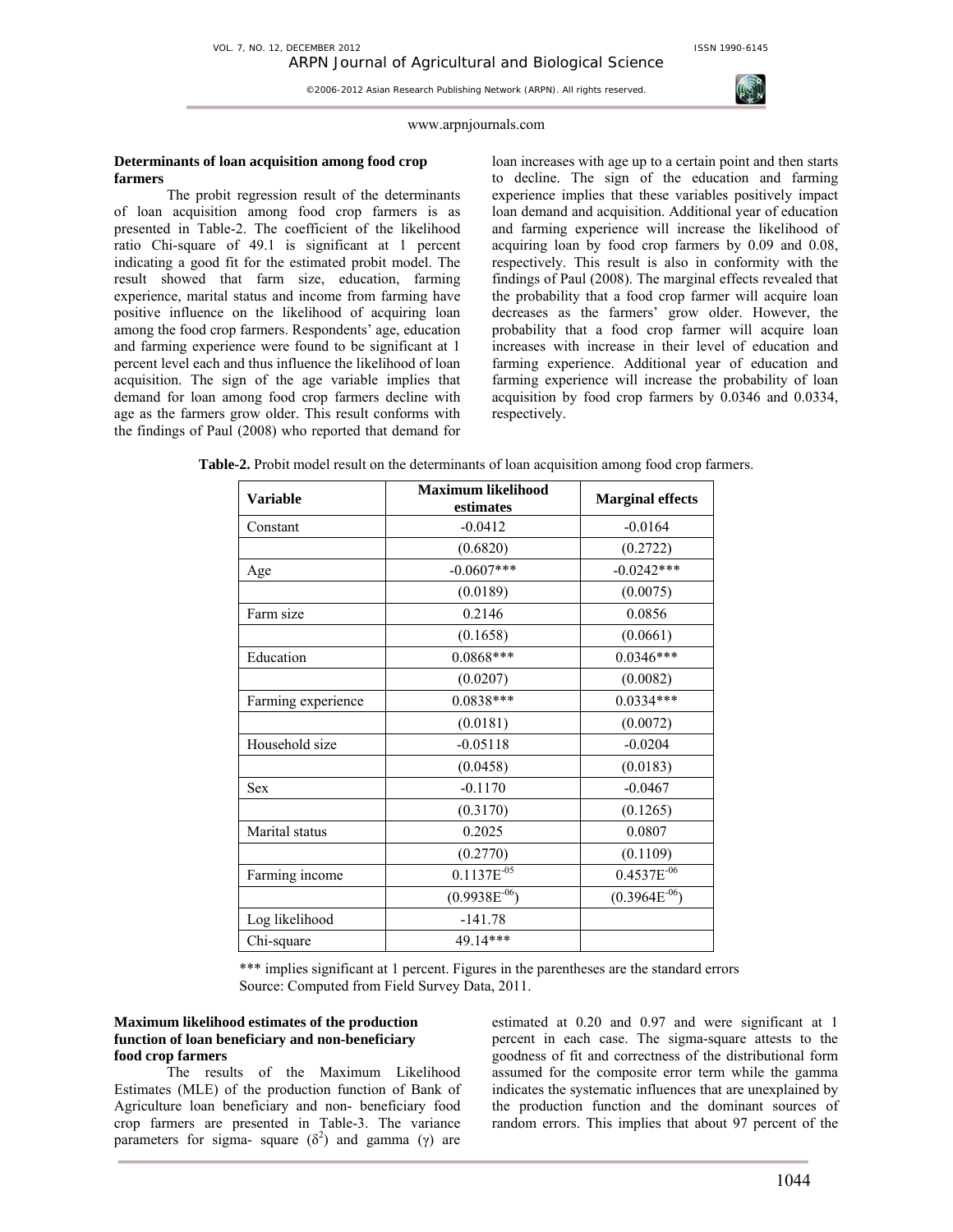#### www.arpnjournals.com

©2006-2012 Asian Research Publishing Network (ARPN). All rights reserved.

variation in output of the farmers is due to the differences in their technical inefficiency.

All the coefficients of production function have the expected signs except labour input and fertilizer. The results showed that farm size  $(X_1)$ , planting material  $(X_3)$ and herbicide  $(X_5)$  have positive effect on farm output while labour and fertilizer have negative effect on farm output. While farm size, labour and planting material were significant at 1 percent, fertilizer was significant at 5 percent. The findings showed that herbicide do not exert any significant influence on farm output of the farmers. However, the negative sign of the coefficients of labour and fertilizer is an indication that these inputs are overutilized among the food crop farmers.

The contribution of farmers' socio-economic characteristics including age, years of formal education, farming experience, household size, sex, extension contact and loan to farm inefficiency was also examined. The signs of the coefficients of these variables have important policy implications as positive sign implies negative effect on farm efficiency while negative sign signifies a positive effect on farm efficiency. The inefficiency model revealed that education ( $p<0.01$ ), extension contact ( $p<0.01$ ) and loan  $(p<0.01)$  have positive significant effect on the technical efficiency of the farmers. This result is in conformity with the findings of Ogundari and Ojo (2007) who reported that education and loan increase the technical efficiency of food crop farmers. Thus inefficiency effects exist and have significant influence on farmers' technical efficiency.

| <b>Variable</b>               | Coefficient  | <b>Standard error</b> | <b>T-value</b> |
|-------------------------------|--------------|-----------------------|----------------|
| <b>Production function</b>    |              |                       |                |
| Constant                      | $6.1761***$  | 0.4399                | 14.03          |
| Farm size $(X_1)$             | $0.6395***$  | 0.0499                | 12.81          |
| Labour $(X_2)$                | $-0.0117***$ | 0.0024                | $-4.72$        |
| Planting material $cost(X_3)$ | $0.3252***$  | 0.0485                | 6.71           |
| Fertilizer $(X_4)$            | $-0.0034**$  | 0.0017                | $-2.01$        |
| Herbicide $(X_5)$             | 0.0009       | 0.0017                | 0.51           |
| <b>Inefficiency model</b>     |              |                       |                |
| Constant                      | $-0.6021***$ | 0.1172                | $-5.1$         |
| Age $(Z_1)$                   | 0.0191       | 0.0208                | 0.93           |
| Education $(Z_2)$             | $-0.0116***$ | 0.0021                | $-5.54$        |
| Farming experience $(Z_3)$    | $-0.0314$    | 0.0337                | $-0.93$        |
| Household size $(Z_4)$        | $-0.0610$    | 0.0601                | $-1.01$        |
| Sex $(Z_5)$                   | 0.0007       | 0.0137                | 0.05           |
| Extension contact $(Z_6)$     | $-0.0433***$ | 0.0044                | $-9.73$        |
| Loan status $(Z_7)$           | $-0.3080***$ | 0.0321                | $-9.58$        |
| <b>Diagnostic statistics</b>  |              |                       |                |
| Sigma square $(\delta^2)$     | $0.2064***$  | 0.0221                | 9.3            |
| Gamma $(\gamma)$              | $0.97***$    | 0.0229                | 42.63          |

**Table-3.** Maximum likelihood estimates of the stochastic frontier production function for the loan beneficiary and non-beneficiary cassava farmers.

\*\*\* implies significant at 1 percent, \*\* implies significant at 5 percent, \* implies significant at 10 percent.

*Source*: Computed from field survey data, 2011.

# **Technical efficiency estimates of the loan beneficiary and non-beneficiary food crop farmers**

The frequency distribution of the technical efficiency estimates of the Bank of Agriculture loan beneficiary and non-beneficiary food crop farmers is presented in Table-4. The same production technology (frontier) was assumed for the two categories of farmers as a basis for comparing the efficiency level of the two farmers' groups. The result revealed that majority (50 percent) of the loan beneficiaries have their technical efficiency above 0.90 while the remaining 50 percent have their technical efficiency falling below 0.90 but above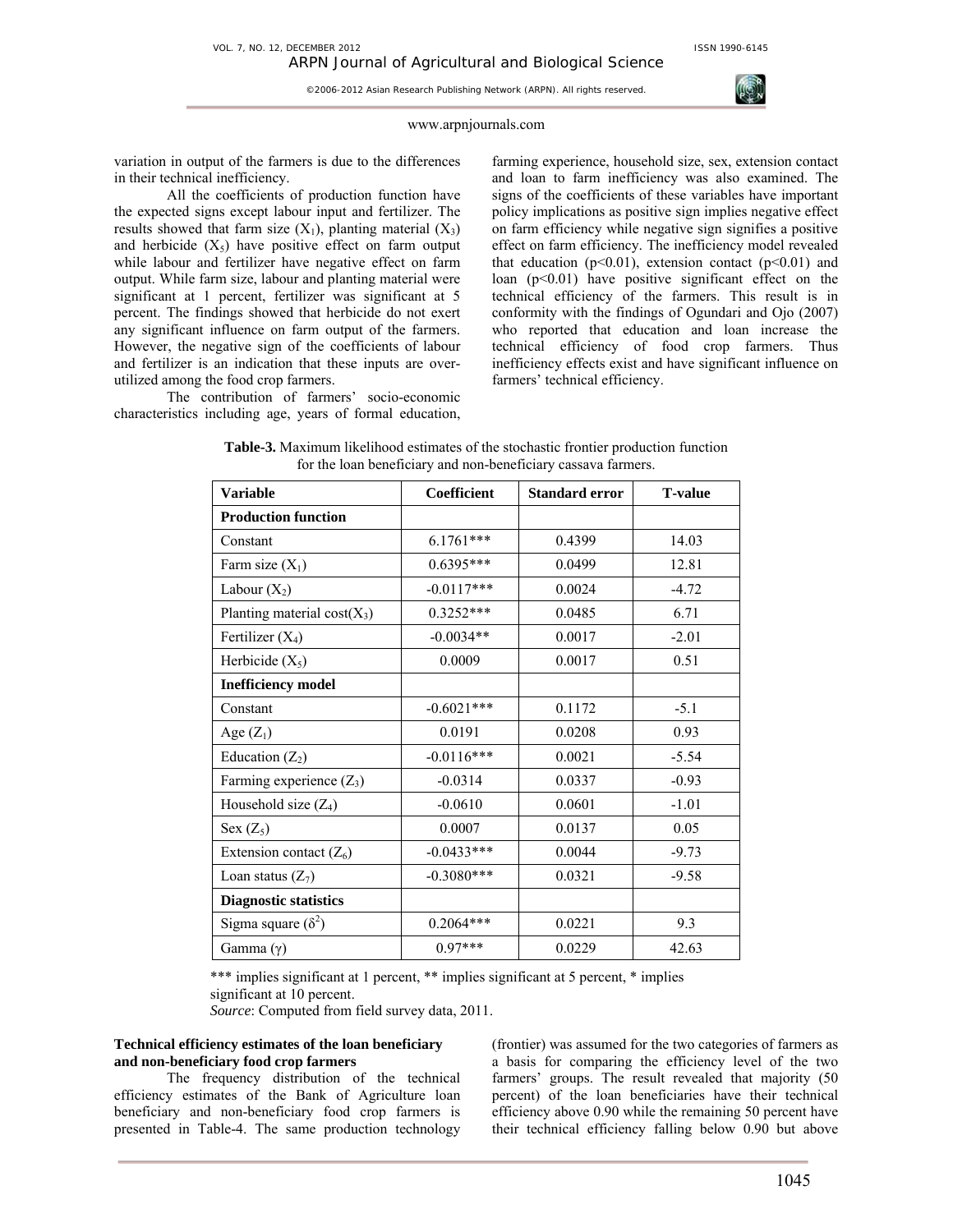

## www.arpnjournals.com

0.50. The result gives a mean technical efficiency of 0.86 which implies that the loan beneficiaries have potential to increase their output by 14 percent. On the other hand, 33.33 percent of the non-beneficiaries have their technical efficiency above 0.90 while majority (66.67 percent) has their technical efficiency below 0.90 but above 0.47. The result gives a mean technical efficiency of 0.79 implying the non-beneficiaries have potential to increase their technical efficiency level by 21 percent. The mean output oriented efficiency of 86 percent for beneficiaries and 79 percent for non-beneficiaries showed that the nonbeneficiaries have more potential for technical efficiency increase while the beneficiaries are more technically efficient as the farmers operate on the same frontier.

| Table-4. Distribution of technical efficiency estimates of loan beneficiary and |
|---------------------------------------------------------------------------------|
| non-beneficiary food crop farmers.                                              |

|                  | <b>Beneficiaries</b> |                   | Non-beneficiaries |            |  |
|------------------|----------------------|-------------------|-------------------|------------|--|
| <b>Class</b>     | <b>Frequency</b>     | <b>Percentage</b> | <b>Frequency</b>  | Percentage |  |
| ${}_{\leq 0.50}$ |                      |                   | 3                 | 2.50       |  |
| $0.51 - 0.60$    | 05                   | 4.16              | 13                | 10.83      |  |
| $0.61 - 0.70$    | 06                   | 5.00              | 15                | 12.50      |  |
| $0.71 - 0.080$   | 18                   | 15.00             | 18                | 15.00      |  |
| $0.81 - 0.90$    | 31                   | 25.83             | 31                | 25.83      |  |
| >0.90            | 60                   | 50.00             | 40                | 33.33      |  |
| Total            | 120                  | 100               | 120               | 100        |  |
| Mean             | 0.86                 |                   | 0.79              |            |  |
| Minimum          | 0.52                 |                   | 0.47              |            |  |
| Maximum          | 0.96                 |                   | 0.95              |            |  |

Source: Computed from field survey data, 2011

## **Test of mean efficiency difference between the loan beneficiary and non-beneficiary food crop farmers**

The result of test of mean technical efficiency difference between the loan beneficiary and nonbeneficiary food crop farmers is presented in Table-5. The result of the t-test showed that there is a significant difference  $(\alpha 0.01)$  between the technical efficiency of the two categories of the farmers. This signifies that the loan beneficiary food crop farmers produced more output from a given level of inputs than the non-beneficiaries. This variation may be attributed to availability of loan to boost production among the loan beneficiaries.

**Table-5.** Test of mean technical efficiency difference between the loan beneficiary and non-beneficiary food crop farmers.

|                   | Mean<br>efficiency | <b>Standard</b><br>deviation |     | DF  | <b>T-Value</b> | <b>Decision</b> |
|-------------------|--------------------|------------------------------|-----|-----|----------------|-----------------|
| Beneficiaries     | 0.86               | 0.1064                       | 120 | 238 | $3.63***$      | Reject $H_0$    |
| Non-beneficiaries | 0.79               | 0.1446                       | 120 |     |                |                 |

Source: Computed from field survey data, 2011

# **CONCLUSIONS AND RECOMMENDATION**

The findings revealed that loan beneficiary food crop farmers are more educated than non-beneficiaries. It was also revealed that access to loan aids farm expansion among the loan beneficiaries. The probit regression result revealed that age; years of formal education and farming experience have significant effect on the likelihood of loan acquisition. This implies that as any of these variables is strengthened, the likelihood of acquiring loan to enhance food crop production will be increased but decreases as the farmers grow older. The stochastic production function revealed that farm output increases with farm size, planting material and herbicide but decreases with labour and fertilizer. The sign of the coefficient of the farm labour and fertilizer showed that these variables are overutilized among the food crop farmers. Education, extension service and loan had positive effect on the technical efficiency of the food crop farmers. The mean output oriented efficiency of 86 percent and 79 percent showed that there is potential to increase output by 14 percent and 21 percent by the loan beneficiaries and nonbeneficiaries, respectively. Above all, the loan beneficiary food crop farmers are technically efficient than their nonbeneficiaries' counterparts. Policy option requires the food